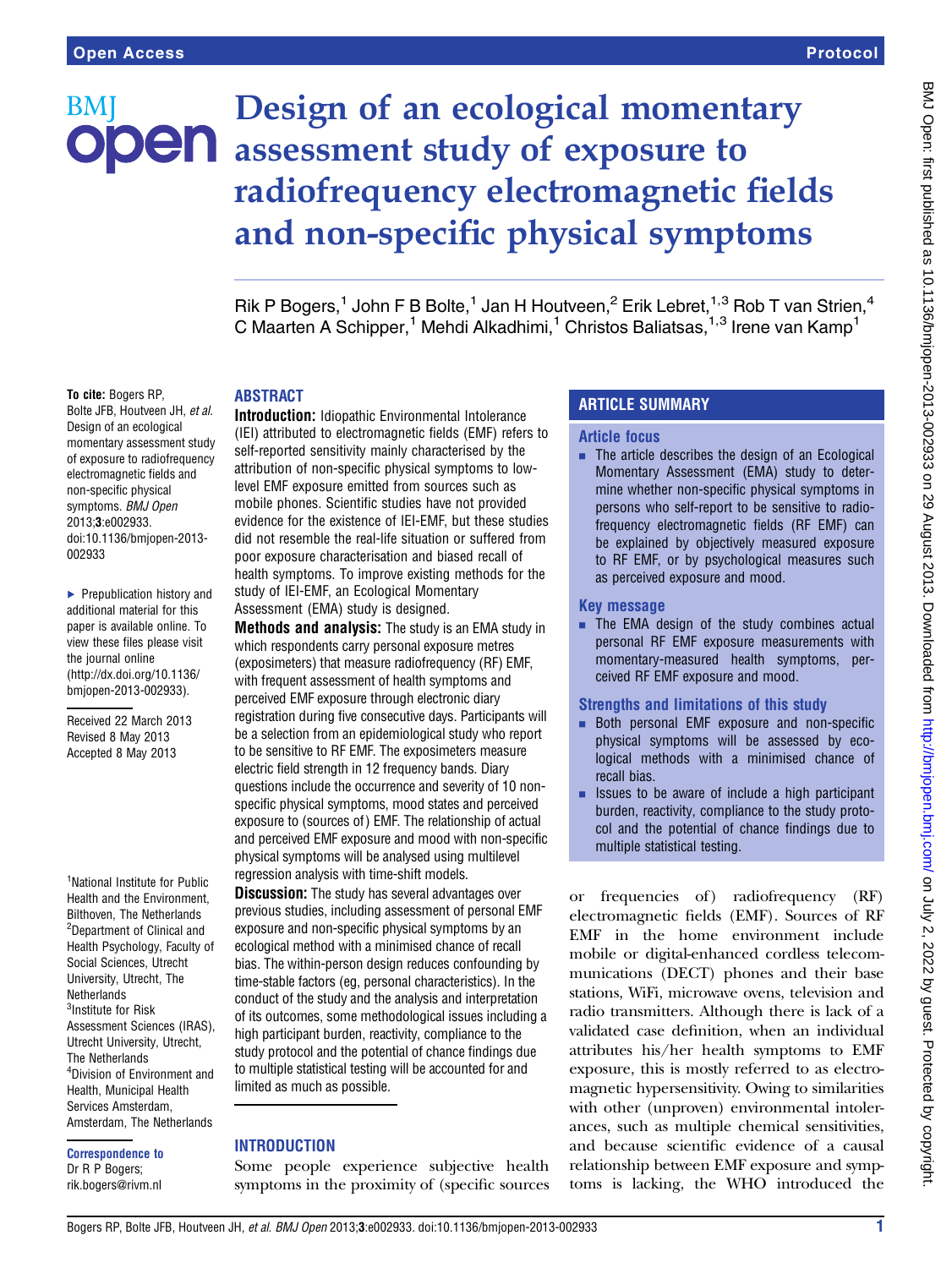broader term Idiopathic Environmental Intolerance  $(IEI).$ <sup>1</sup> When afflicted persons attribute their illness to EMF, it is referred to as IEI-EMF. The health symptoms of IEI-EMF are non-specific and differ from person to person. <sup>1</sup> Frequently mentioned symptoms include fatigue, headaches, concentration problems, nervousness and tinnitus.<sup>2</sup> IEI-EMF has been found to be associated with limitations in social and occupational functioning. $3<sup>3</sup>$  The prevalence of IEI-EMF in the population is estimated to be 1.5–5%,  $356$  but a prevalence as high as 13% has also been reported.7 These differences are due to the population under study (Western countries vs Taiwan), and probably also the instruments or definitions that were used.<sup>8</sup> For the Netherlands, an estimate of the prevalence of IEI-EMF is not yet available.

Scientific studies have not provided convincing evidence for the existence of a causal bioelectromagnetic mechanism for non-specific health symptoms.<sup>9</sup> Alternative explanations for IEI highlight the role of psychological mechanisms, such as hyper vigilance to threat stimuli, attention bias and somatosensory amplification.<sup>10</sup> For IEI-EMF, some findings suggest that nocebo responses account for the symptoms,<sup>9 11</sup> in which concerns about a perceived harm precede the development of symptoms. Indeed, persons who suffer from IEI-EMF have relatively high levels of mental distress, anxiety, depression and worries about modern life.<sup>12-14</sup> Several studies have demonstrated a relationship between negative affect and non-specific health symptoms.<sup>15</sup>

Most evidence for the lack of an association between EMF exposure and non-specific physical symptoms is derived from short-term provocation studies in the laboratory, which have been criticised because of their lack of internal and external (ecological) validity. Criticisms include that a visit to the laboratory may cause anxiety that influences the results, that EMF exposure in the experimental setting does not resemble real-life EMF exposure, and that follow-up times are insufficiently long to capture participants' responses.<sup>9</sup> Observational studies are subject to other forms of bias due to errors in the recall of symptoms (recall bias) and in the assessment of EMF exposure.<sup>16</sup>

The limitations aforementioned can be solved by ecological momentary assessment (EMA). With EMA, the assessment is momentary, on the spot in real life, and captures life as it is lived. $17 \text{ 18}$  More precise and ecologically valid EMA measurement of personal RF EMF exposure can be performed with exposimeters.<sup>19</sup> This produces more valid estimates than other methods, such as self-reported exposure, geo-coded distance from sources of RF EMF (eg, base stations) or spot measurements.<sup>20</sup> Recall bias of symptoms can be minimised by using EMA diary methods with short-time frames instead of asking participants to retrospectively report (the usual frequency of) symptoms over a prolonged period. $^{21}$ 

This article describes the design of an EMA study on the relationship between real-life measured and perceived exposure to RF EMF and the real-time experience

of non-specific physical symptoms and mood in selfdeclared electrohypersensitive people. The study intends to minimise sources of bias by using exposimeters to estimate RF EMF exposure and real time on the spot assessment of symptoms.

# **Objectives**

The key objective of the study is to determine whether in a period of a few days non-specific physical symptoms in persons who report to be sensitive to RF EMF can be explained by objectively measured exposure to RF EMF, or by psychological measures such as perceived exposure and mood. Secondary objectives are to study the manifestation of non-specific symptoms in terms of severity and duration of symptoms, the lag time—in hours to days—between exposure and the presentation of symptoms and to characterise RF EMF exposure of persons with IEI-EMF.

#### METHODS AND ANALYSIS Study design

Epidemiological panel studies, which have similarities to EMA studies, have been described as "prospective studies that follow a usually small group of individuals intensively over a short time period […] with the objective to study short-term effects of a time-varying environmental exposure."<sup>22</sup> A main advantage of a panel design is the availability of measurements of exposure and health outcomes at an individual level. The current study is an EMA study in which, for five consecutive days, participants carry a measurement set consisting of an RF EMF personal exposure metre, a so-called exposimeter, a global positioning system (GPS) logger and an electronic diary. The electronic diary assesses health complaints, perceived exposure and mood. It has to be completed directly at frequent, random alarm cues, as this prevents both recall bias and possibly planned high exposures shortly before the time when filling the diary. This design allows for studying whether non-specific physical symptoms are preceded by exposure to EMF, using various latency times, and/or whether these symptoms are related to psychological variables such as perceived exposure and mood.

# Selection of study population

Participants will be recruited from respondents of an existing epidemiological study (EMPHASIS) on nonspecific physical symptoms and their relation with model-estimated actual and perceived EMF exposure.<sup>23</sup> This study included 6304 persons who were selected from 21 general practices throughout the Netherlands, varying in level of urbanisation and stratified according to the distance of their residences to a mobile telephone base station. The response rate to the written questionnaire was approximately 50%.<sup>24</sup>

Participants will be selected from the respondents to this survey based on self-reported sensitivity to EMF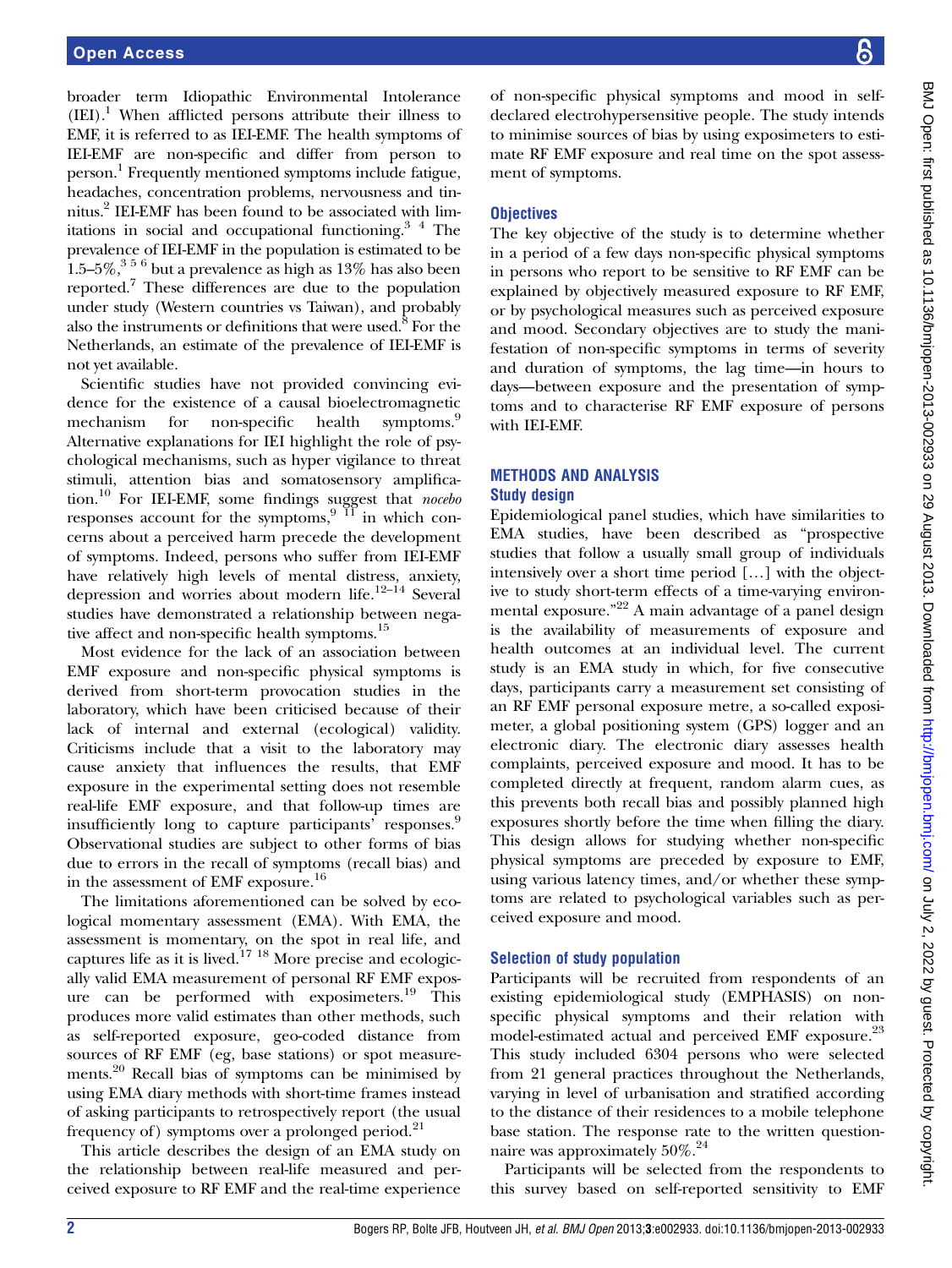measured with a five-point scale. People who indicated to fully or partly agree with the statement "I am sensitive to antennas and devices using wireless communication (eg, for radio, television, mobile phones, wireless internet, etc)" and who gave their consent to use their address to reapproach will be invited by post to participate in the study. All study materials (diaries, exposimeters and instructions) will be delivered at the participants' homes, where they will be orally instructed about the study procedures.

#### Electronic diaries

Diary methods are considered suitable to examine selfreported events and experiences in their natural, spontaneous context. Benefits of diary methods are that bias in the recall of events and experiences is reduced because the time between the occurrence of an event or experience and its reporting is minimised.<sup>17</sup> Diary methods can appropriately address the research question of what the correlates and antecedents are of within-person variability in daily experiences.<sup>17</sup>

The current study will use electronic diaries. Advantages of electronic diaries include a higher participant compliance than paper and pencil diaries,<sup>25</sup> control of alarm cues and a detailed log file for compliance check.

For diary keeping we will use LG P-500 Optimus One smartphones running on Android 2.3. Because the study population will include persons with IEI-EMF, the phone operates in flight mode without a SIM card. A check of exposure to extremely low frequencies (Emdex Lite, Enertech Consultants, California, USA) and RF (EME Spy 121, Satimo, France) confirmed that the exposure from the smartphone was negligible, that is, below the detection limits.

Special software for the diaries was developed using Java (Android V.2.2 or higher). The diary programme is based on software written for Palm-OS personal digital assistants, which has been developed and used by Houtveen *et al.*<sup>26</sup> A sampling protocol with a mean interval of 2.5 h and random variation of ±30 min will be used that continues from awakening till bedtime. This sampling scheme leads to approximately 8 alarms per day (based on a 16 h awakening period). Diary prompting will only be disabled during sleep, initiated by a button on the smartphone. The smartphone can be used as a morning alarm, and prompting continues after awakening. All unused buttons are blocked. Alarms without response are repeated (maximum 3 times with 10 min time intervals). The alarm software generates a log-file containing alarm and response times to be used for determination of the compliance. The questionnaire can be launched by a start button that is visible for 5 min after prompting. All questions are forced-choice, and are displayed as sequential screens on the smartphone. Participants will not be allowed to leaf through the present or previous diaries. The volume of the

alarms is adjustable and there is the possibility to temporarily mute the alarm.

# Diary questionnaire

The diary questionnaire consists of 32 items. In the morning and evening, five and eight additional questions are included, respectively. According to guidelines for diary questions, the items are short, simply worded, and try to mimic the participants' internal dialogue, for example, 'at the moment, I suffer from headache'.

#### General health status and non-specific physical symptoms

General health status will be assessed by using the first question from the RAND- $36.27$  Nine symptoms are selected that are most often reported by electro hypersensitive people according to studies in Switzerland<sup>2</sup> and a survey among members of the Dutch Electrohypersensitivity Foundation.28 These symptoms comprise fatigue, distressed/nervous/tense feeling, concentration problems, tinnitus, dizziness or light-headedness, painful joints or muscles, skin problems, problems with vision, hearing or smell. In addition, one question asks for the symptom that the participant usually experiences and that is not in the prespecified list. For all symptoms the momentary experience is assessed ('at this moment, …'). Response options range from 'not at all' to 'very much' on a five-point Likert response format with only the extremes labelled.

# Perceived exposure to (sources of ) RF EMF, noise and air pollution

Perceived exposure to RF EMF will be assessed both momentarily and for the interval between alarm cues, using the question 'At the moment/since the last alarm cue, I am exposed to radio frequent electromagnetic fields', with response options ranging from 'not at all' to 'very much' on a five-point scale with only the extremes labelled. Perceived exposure to specific sources of RF EMF is assessed by asking the participant to indicate which of the following sources mainly determined their exposure: mobile phone, DECT phone, WiFi, antennas for mobile telephony, radio or television masts, another source.

Momentary (but not for the interval between alarm cues) exposures to noise and air pollution are asked in a similar way.

# Environment

In order to interpret the readings of the exposimeter, participants will be asked to indicate the kind of environment they were in during the interval between alarm cues. The environments included are at home inside, at home outside, elsewhere inside, elsewhere outside, on the road (on foot, by bike, car or public transport), in the city centre or a shopping area, in a residential or built-up area but not the centre, outside the built-up area (eg, in a rural area or in nature). All participants already completed a detailed time-activity questionnaire on their general behaviour in the EMPHASIS study.<sup>23</sup>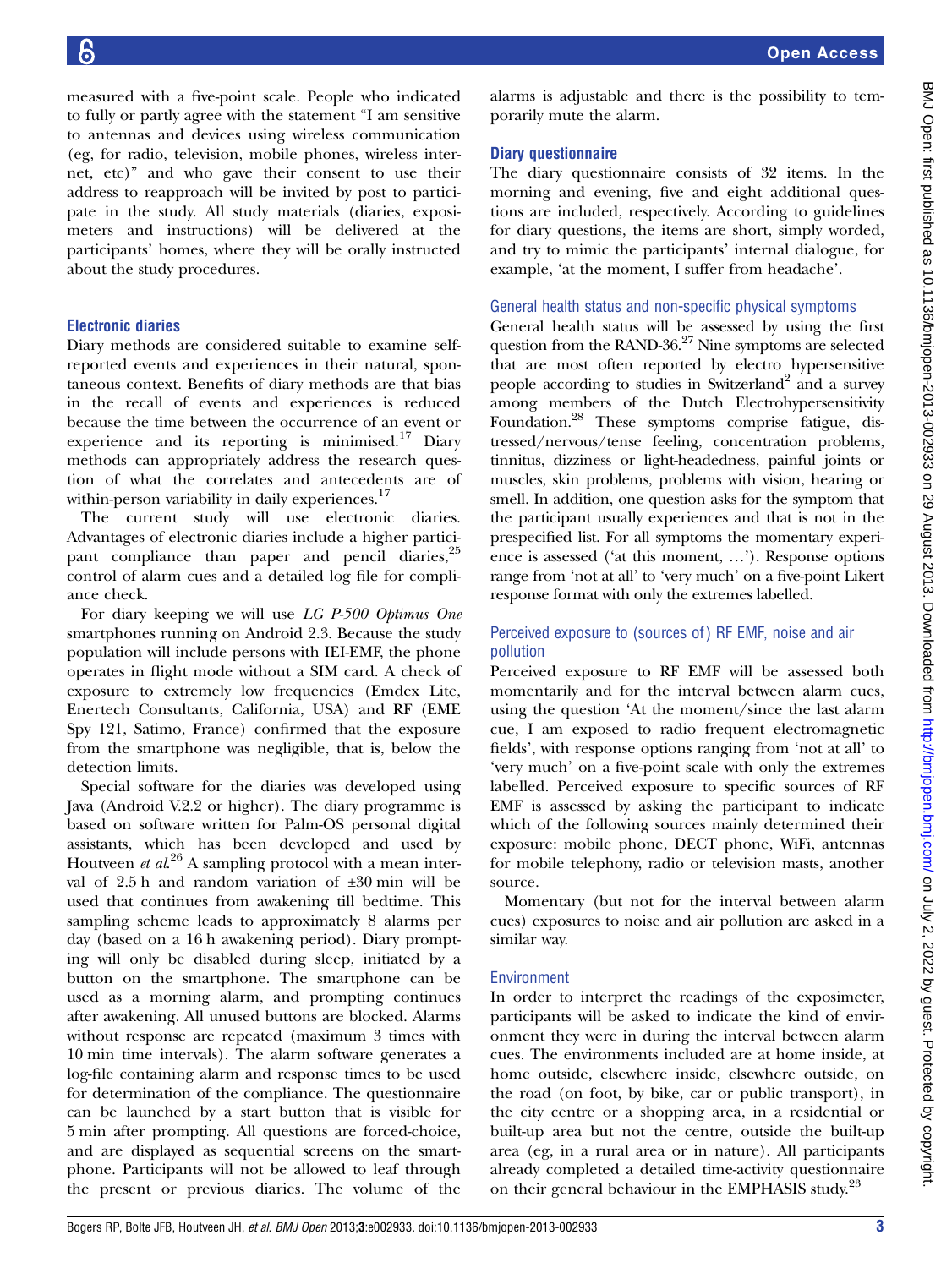# Self-reported use of mobile phone and DECT phone

Phone use will be estimated separately for mobile phones and DECT phones based on the question of how many minutes a person called in the interval between alarm cues: 1–5, 5–10, 10–20, 20–30, 30–60 or longer than 60 min. In addition, participants will be asked to register on a form their use of mobile and DECT phones.

#### Mood

The Profile of Mood States<sup>29</sup> will be used to assess momentary (state) depression, vitality, anger and tension. Three items for each subscale will be used, as was carried out previously by Houtveen and van Doornen.<sup>30</sup> The selected items were as follows: (1) depression: unhappy, sad, hopeless; (2) vitality: active, energetic, lively; (3) anger: angry, annoyed, moody and (4) tension: tense, nervous, anxious. Each item can be rated using a five-point Likert response format ranging from 'not at all' to 'very much' with only the extremes labelled.

# Additional questions

After the morning alarm cue, the diary contains some questions about the duration and quality of sleep. Before the participants go to bed, questions are asked about use of medication to relieve their symptoms (mentioned in the diary), avoidance of sources of RF-EMF because of their symptoms, and whether the participants rested or took a nap during daytime.

#### Personal RF exposure assessment

Actual EMF exposure will be measured using EME-SPY 121 exposimeters (Satimo, Cortaboeuf, France) worn at the hip in a camera bag. As the maximum memory capacity of the exposimeter is 12 540 sampling intervals and the study will last for 120 h, the exposimeter will measure at an interval of 36 s. The exposimeters measure the RF electric field strength in 12 frequency bands used for communication and broadcasting (see online supplementary appendix 1). Before the exposimeters are employed in the study, they will be calibrated according to a previously described method, $^{19}$  modified in a way that the calibrations take place in an anechoic chamber instead of a Gigahertz Transverse Electromagnetic cell (GTEM).

The participants will be instructed to wear the exposimeters all day except during wet activities (eg, showering) and sports (to avoid damage due to shocks). During sleep, the exposimeters have to be placed adjacent to the bed within 50 cm from the head. The electronic diary contains an event button that can be used to indicate when the exposimeters are worn or taken off.

#### GPS logger

Participants will wear a GPS device at their left shoulder. The GPS logger geo-locates the personal RF EMF measurements and the data can be used to visualise the

participants' location and measured EMF exposure on a Google Earth map. $31^{32}$  This visualisation can be used to interpret and check the quality of the EMF measurements.

# Data analysis

Exposimeter data will be aggregated either over fixed time intervals or over intervals between random alarm cues, and for each interval the time weighted average, peak exposure, exposure above a certain threshold and rate of change can be calculated for all frequency bands separately and combined. The relationship of actual and perceived EMF exposure with non-specific physical symptoms will be analysed using multilevel regression analysis. The within-participant repeated measurements of actual and perceived EMF exposure and mood will be the firstlevel variables, which will be modelled as fixed effects; the second level will be the individuals and will be modelled as random effects. As time (hour of the day) is associated with symptom occurrence and severity (eg, for fatigue), this will be included in the model using a sinus-cosinus 24 h function to account for the diurnal pattern. Unique contributions of the various explanatory variables will be estimated in multivariate models, in which an intercept, 24 h time function, actual EMF exposure, perceived EMF exposure and mood will be included. Time-shift models with different lag times will be used to gain insight into the time delay between exposure and mood and the occurrence of symptoms. The time window of 5 days should be sufficient to capture the potential participants' response to EMF exposure, based on reported latencies between exposure and symptoms.<sup>2</sup>

A multilevel power analysis was performed to calculate the strength of the association between perceived EMF exposure and non-specific physical symptoms that could be detected with the repeated measurements multilevel analysis in a sample of 60 volunteers with each 40 (5 days with 8 measurements) observations. A significance level of 5% and a power of 80% were used. This method based on simulations has been described previously.33 No such calculation was made for actual EMF exposure because most evidence points towards the absence of an association with non-specific physical symptoms.

Input parameters for the power analysis came from a pilot study of four (not electrohypersensitive) master students (2 men and 2 women) who completed the diary questions for 2 weeks (unpublished data, National Institute for Public Health and the Environment 2012). Figure 1 illustrates how the power of the statistical analysis differs according to the magnitude of the regression coefficient. It can be seen that at a power of 80%, the detectable regression coefficient is slightly over 1.5, which corresponds to an increase of 1.5 on the sum of 10 symptoms (range 0–40) at an increase of 1 in perceived exposure (range 0–4)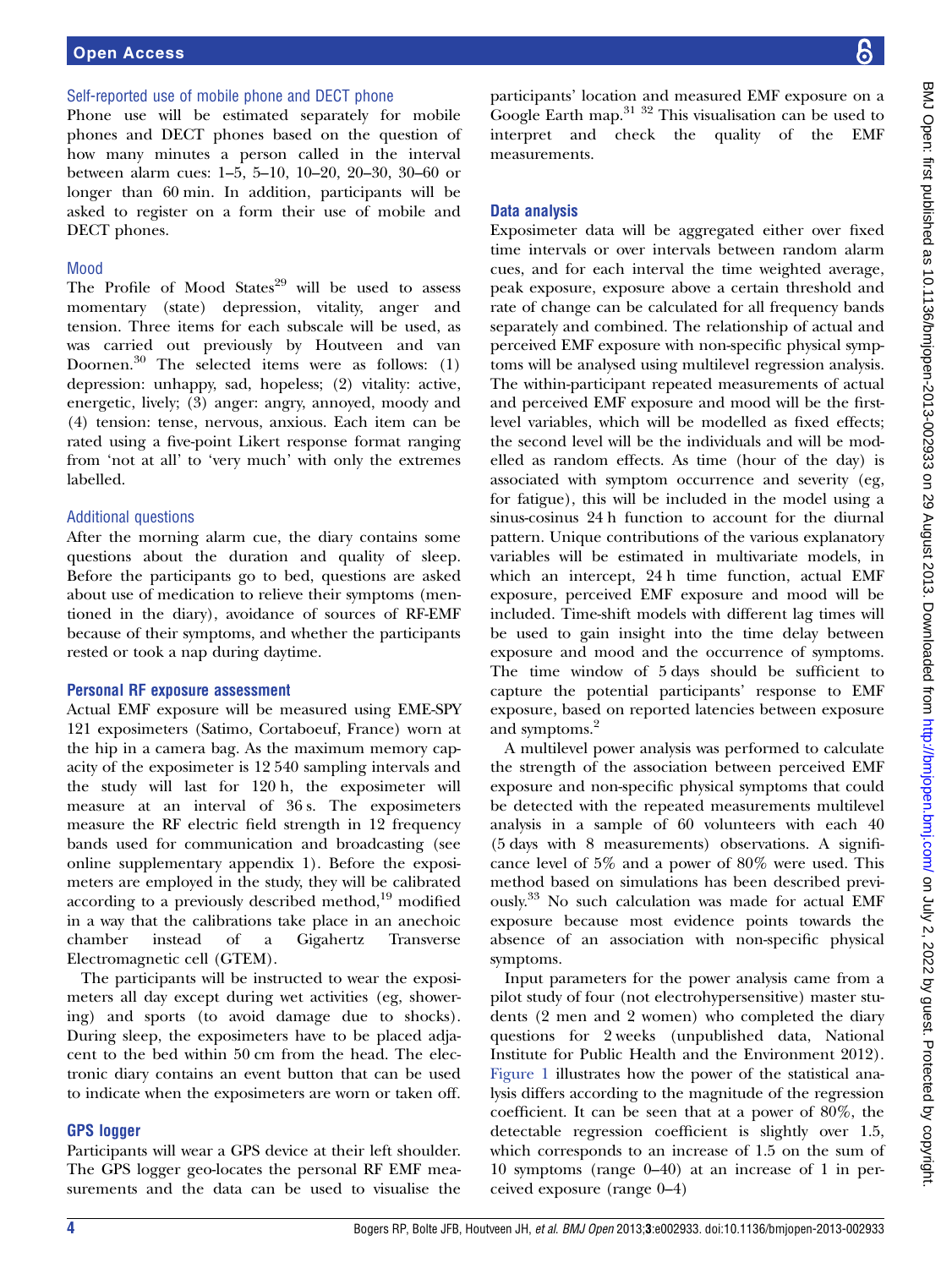



Figure 1 Power of the repeated measurements multilevel regression analysis as a function of the magnitude of the regression coefficient, n=60 persons with 40 repeated measurements.

#### ETHICS AND DISSEMINATION

A formal written inquiry, including a detailed description of the study protocol, was made at the Medical Ethics Committee of the University Medical Centre Utrecht to verify whether the study protocol should be tested within the framework of the Dutch Medical Research Involving Human Subjects Act. A formal advice was received in which the Committee indicated that the study was exempt from having to pass the full ethics testing procedure. Handling of personal data will comply with the Personal Data Protection Act (in Dutch: Wet bescherming persoonsgegevens (Wbp)). After removal of the identifying information, data will be stored on a part of the institute's server with limited access by specified employees.

Results of the study will be offered for publication in the international peer-reviewed literature and presented at (international) conferences. Further, results will be disseminated at a national level at meetings organised by The Netherlands Organisation for Health Research and Development (ZonMw). At these meetings representatives of IEI-EMF patient groups will also be reached.

#### **DISCUSSION**

The EMA design of this study is innovative as it combines actual exposure measurements with momentarymeasured health symptoms. The design aims to circumvent important limitations of previous studies into IEI-EMF, which can be summarised as biased recall of health outcomes, poor characterisation of individual exposure to EMF and experimental exposure conditions that substantially differ from the real-life situation (ie, low ecological validity). Another potential strength of the study is the simultaneous assessment of actual and perceived EMF exposure. In the multilevel regression analysis, independent contributions of these two types of exposure can be estimated, an approach similar to the EMPHASIS study. $23$  With respect to recall bias, it has been shown that especially in people with high levels of

non-specific physical symptoms, less symptoms are reported when using momentary assessment methods compared with retrospective methods.<sup>34</sup> Since persons with IEI-EMF typically report more symptoms than the general population,<sup>35</sup> a symptom diary is more suitable to obtain a valid estimate than asking to report the usual or average number of symptoms retrospectively.

Regarding the EMA measurement of exposure, exposimeters are the method of choice to measure personal exposure compared with spot measurements, selfestimated exposure and exposure prediction models.<sup>20</sup> Nevertheless, measurements of exposimeters also have their own limitations and are not always free of bias. To obtain valid measurements, it is important that the participants receive clear and standardised instructions about how to wear the metres. In this way, measurements by different participants will be harmonised and more comparable.<sup>19</sup> Exposure from mobile phone use by the participants themselves will not be measured properly by the exposimeter because the exposimeters are designed to measure the far EMF field, that is, exposure from EMF sources further away. In the near field, the exposimeters are unable to correctly measure the exposure, resulting in overestimations or 'clipping' in which the maximum measurement value of  $10 \text{ V/m}$  is registered. Therefore, mobile phone use during each 2.5 h interval between alarm cues is asked for in the diaries (although we are aware of the recall bias in the estimates of self-reported phone use) and participants are requested to register their use of mobile and DECT phones.

Another strength of using individual-level exposure and outcome data is that confounding by factors that remain stable over time is reduced because withinparticipant variation in exposure and manifestation of health symptoms are of primary interest. Thus, the analyses do not require adjustment for personal characteristics such as demographic factors and psychological traits. However, to detect possible interaction effects, for example, different associations in men and women, personal characteristics have to be taken into account. The multilevel regression analysis allows for such an investigation of cross-level interactions. As the study population may be a mix of 'truly' electrosensitive individuals and individuals in whom psychological mechanisms account for their symptoms, we will explore the applicability of statistical methods to study associations that differ between individuals (vector autoregressive models $^{36}$ ).

Time-varying factors associated with EMF exposure<sup>32</sup> that potentially affect symptom occurrence also need to be accounted for. Avoidance of EMF exposure after symptoms begin to develop is such a factor (which is asked for in the diary). Time-varying factors associated with symptoms but not with EMF exposure are no confounders, but can obscure relationships between exposure and symptoms. This is the reason a question about the use of medication to relieve symptoms and rest/ sleep during the day is included in the diary questionnaire.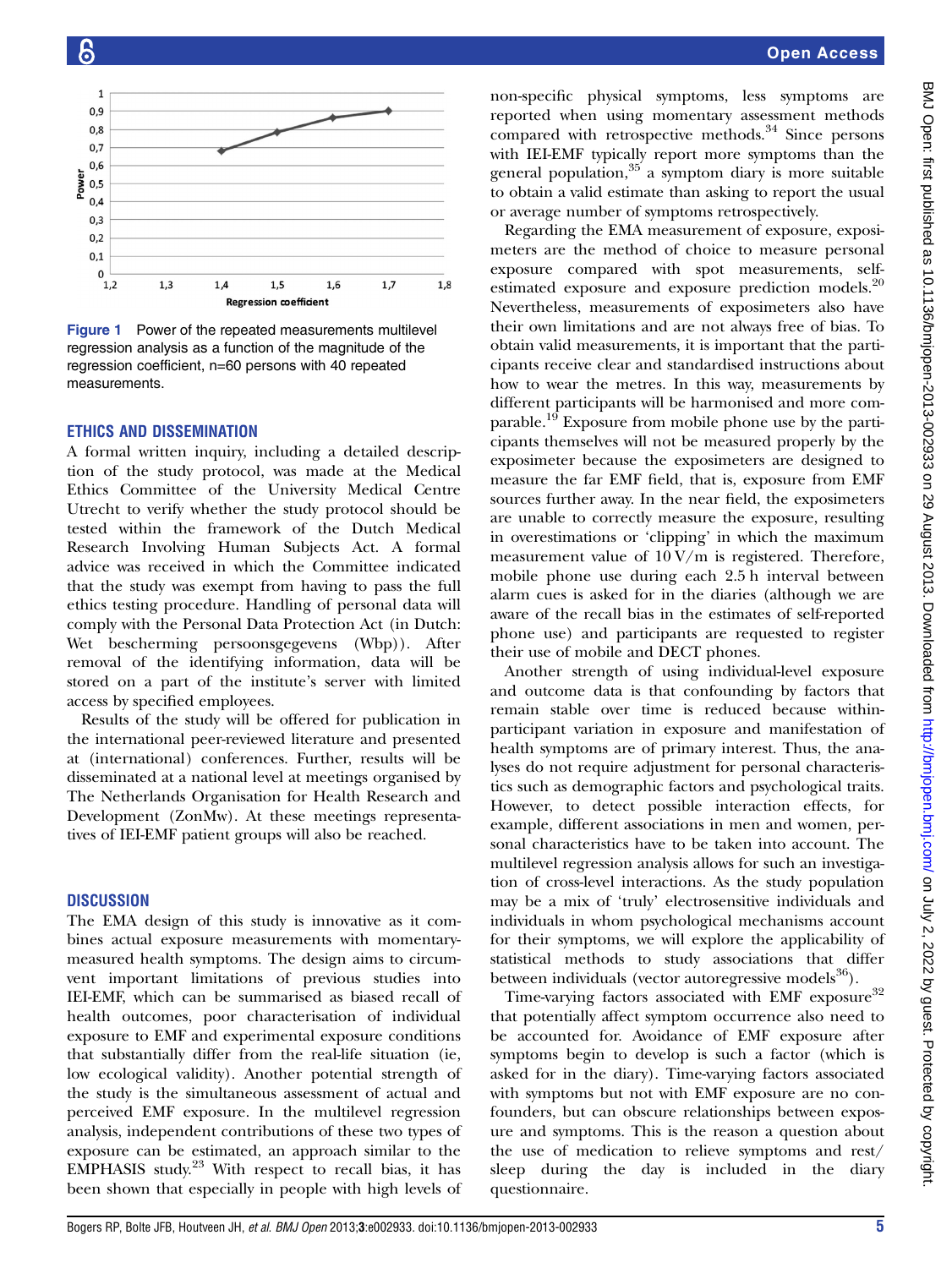There are also limitations to the described study. Although the external (ecological) validity of the design is high, compared with double-blind trials such as provocation studies in the laboratory, the internal validity is lower. Further, the study involves relatively high costs in terms of the necessary equipment and work. The exposimeters are expensive and vulnerable to physical damage, and the electronic diaries are also costly compared with traditional paper and pencil diaries. Also, the programming of the diary software is very time consuming. As a result, only a limited number of participants can be included in the study. The burden for participants is quite high, since they have to carry the exposimeters and GPS loggers with them and are interrupted by the diary alarm cues several times a day. It is expected that only highly motivated persons will participate, but because the study is not intended to examine a representative sample of the population this is not considered a problem. Compliance to the study protocol may be difficult for some participants because they may find wearing the exposimeter awkward. As a result of participation in the study, the participants' attention to EMF exposure and physical symptoms may increase (reactivity). It can in principle not be excluded that the data are manipulated by placing the metres adjacent to a (assumed) source of EMF before an alarm cue is expected. To minimise the chance of such anticipation effects, the alarms are programmed at random intervals. Further, unusual exposure patterns can be checked for, although high and prolonged exposure peaks can be real and do not have to result from anticipation effects.

In the statistical analysis, false-positive associations due to multiple testing may arise. For EMF exposure, there is information about 12 frequency bands, which can be analysed separately and combined. Possible exposure metrics include time-weighted average, peak exposure, rate of change and exposure above a certain threshold. Since no biological mechanism is known that explains how EMF can affect health, in theory each combination of almost 50 combinations of frequency and exposure metrics can be relevant. To take into account the possibility of false-positive associations, the expected proportion of falsely rejected hypotheses will be controlled using a sequential Bonferroni-type procedure described by Benjamini and Hochberg.<sup>37</sup> If associations with symptoms are detected, it is necessary to replicate the results to exclude chance findings. Also, it should be noted that significant relationships between RF-EMF exposure and symptoms not necessarily have to be causal relationships.

An issue that deserves attention is the selection of the study population. Since no objective diagnostic tool for IEI-EMF exists, the only selection criterion for inclusion in the study is self-reported sensitivity to RF EMF. No further selection will be made based on the occurrence of nonspecific physical symptoms as this is the outcome variable of the study. Also, no exclusions will be made based on psychological variables. The reason for this is that IEI-EMF often goes together with psychological problems, such as

depression and anxiety, $12$  and especially in the most sensitive psychiatric morbidity has been reported to be high.<sup>7</sup> Therefore, by excluding persons based on psychological characteristics the study population of interest may be missed. Somatic (chronic) diseases will not be excluded either, as a considerable part of persons having IEI-EMF suffer from chronic diseases,<sup>35</sup> and at this stage it is not possible to decide on theoretical grounds which medical conditions should be included or excluded.

A control group is not deemed necessary, since in the longitudinal study design each participant acts as their own control. Moreover, if there are associations between RF EMF exposure and symptoms, this will be most likely in persons who report to be sensitive to RF EMF, and statistical power will be enhanced by focusing on this group. A limiting factor of this approach is that we cannot verify if persons with IEI-EMF are more sensitive to EMF than controls.

In summary, this is the first time that actual and perceived exposure and possibly explanatory variables are combined to such extent in an IEI-EMF sample. The main strengths of the study described in this article are an accurate assessment of EMF exposure and non-specific physical symptoms using an EMA methodology, and elimination of confounding by personal characteristics as a result of the within-person design. The methodological issues aforementioned will be accounted for and limited as much as possible in the conduct of the study as well as the analysis and interpretation of its outcomes.

Contributors RPB conceived the study, participated in its design and coordination, and drafted the manuscript. JFBB, JHH, RTvS, CAMS and CB participated in the study design and helped to revise the manuscript critically for important intellectual content. EL conceived the study, participated in the study design and helped to revise the manuscript critically for important intellectual content. MA programmed the electronic diary software and helped to revise the manuscript critically for important intellectual content. IvK participated in the study design, permitted access to the EMPHASIS dataset and helped to revise the manuscript critically for important intellectual content. All authors read and approved the final manuscript.

Funding This work is financially supported by The Netherlands Organisation for Health Research and Development (ZonMw), grant number 85600005.

Competing interests None.

Ethics approval University Medical Centre Utrecht.

Provenance and peer review Not commissioned; externally peer reviewed.

**Open Access** This is an Open Access article distributed in accordance with the Creative Commons Attribution Non Commercial (CC BY-NC 3.0) license, which permits others to distribute, remix, adapt, build upon this work noncommercially, and license their derivative works on different terms, provided the original work is properly cited and the use is non-commercial. See: [http://](http://creativecommons.org/licenses/by-nc/3.0/) [creativecommons.org/licenses/by-nc/3.0/](http://creativecommons.org/licenses/by-nc/3.0/)

#### **REFERENCES**

- 1. World Health Organization. Electromagnetic hypersensitivity. WHO factsheet no. 296. World Health Organization, 2005.
- Röösli M, Moser M, Baldinini Y, et al. Symptoms of ill health ascribed to electromagnetic field exposure—a questionnaire survey. Int J Hyg Environ Health 2004;207:141–50.
- 3. Hillert L, Berglind N, Arnetz BB, et al. Prevalence of self-reported hypersensitivity to electric or magnetic fields in a population-based questionnaire survey. Scand J Work Environ Health 2002;28:33–41.